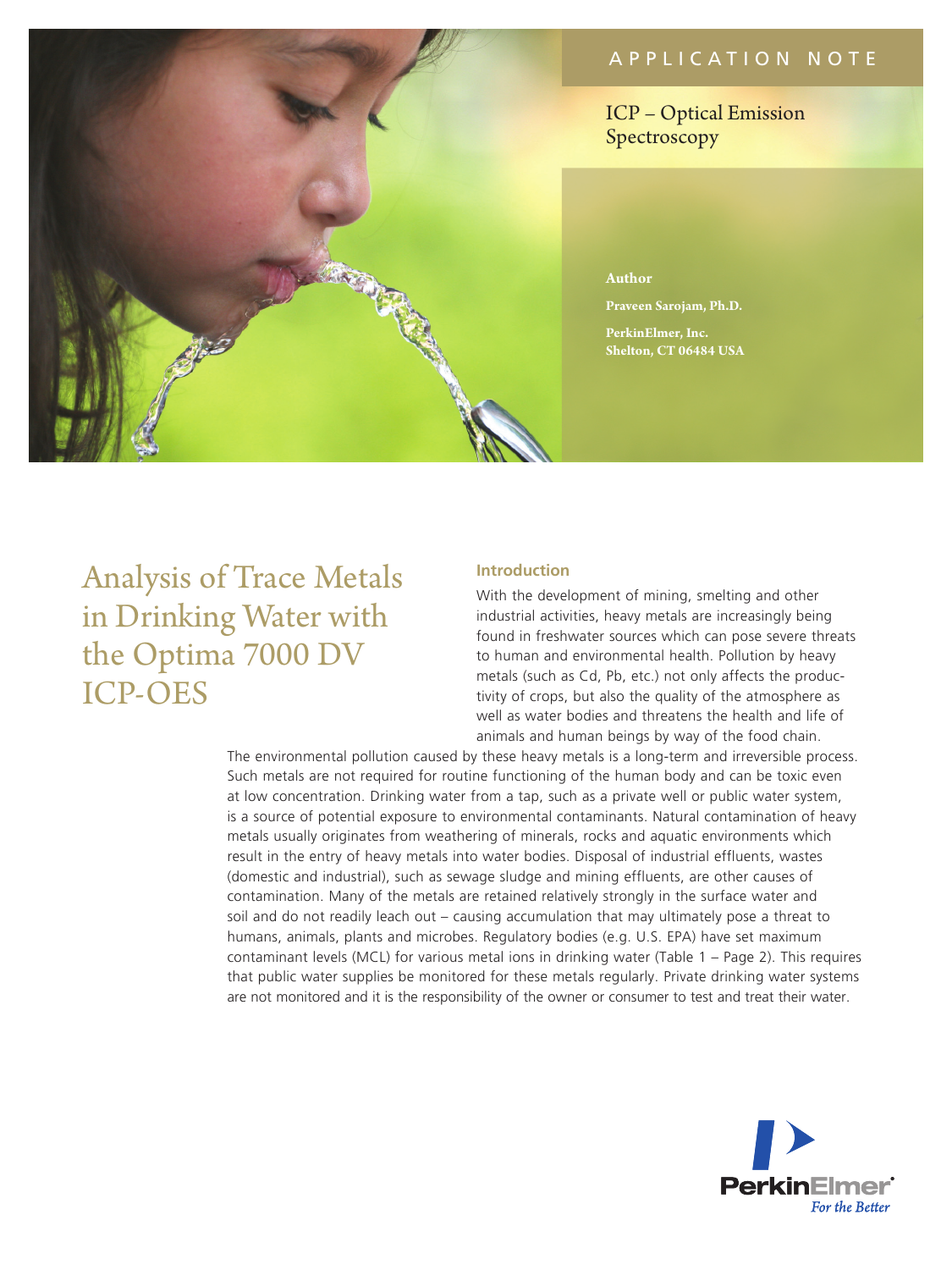*Table 1.* **Drinking-water regulatory limits and experimentally determined instrument detection limits for ICP-OES.** 

| Analyte        | <b>U.S. MCL</b><br>$(\mu g/L)$ | <b>Calculated ICP-OES DL</b><br>$(\mu g/L)^{**}$ |
|----------------|--------------------------------|--------------------------------------------------|
| As             | 10                             | 2.4                                              |
| C <sub>d</sub> | 5                              | 0.1                                              |
| Cr             | 100                            | 0.3                                              |
| Cu             | 1300                           | 0.3                                              |
| Pb             | 15                             | 1.5                                              |
| $Fe*$          | 300                            | 0.3                                              |
| $Zn^*$         | 5000                           | 0.2                                              |
| $Ca*$          | 250 (mg/L)                     | 0.5                                              |
|                |                                |                                                  |

<sup>\*</sup> U.S. secondary drinking water contaminants.

\*\* Experimentally determined in this study.

Inductively coupled plasma mass spectrometry (ICP-MS) and inductively coupled plasma optical emission spectroscopy (ICP-OES) are well suited for the analysis of water samples for trace-metal content. For applications where maximum detection power is required, ICP-MS is the method of choice. ICP-OES is more rugged and can more easily handle samples with higher total-dissolved-solid content. However, when compared with graphite furnace atomic absorption (GFAA), traditional, radial-view ICP-OES instruments have the disadvantage of lower sensitivity. This is especially important in the use of ICP-OES for the determination of trace elements in drinking water. The use of axial-view ICP-OES has helped in overcoming this disadvantage by extending the measurable concentration range into sub-ppb levels for many elements.

ICP optical emission spectrometers equipped with a chargecoupled device (CCD) array detector show a significant advantage over conventional technology with respect to speed, sensitivity and stability and are generally available at a lower instrument cost.

This work demonstrates that the Optima™ 7000 DV, a CCD detector-based ICP optical emission spectrometer in combination with a cyclonic spray chamber and MEINHARD® concentric nebulizer, is capable of determining extremely low concentrations of elements in drinking-water certified reference materials, with high speed, according to the requirements of various regulatory bodies.

#### **Experimental**

#### **Instrumentation**

A PerkinElmer® Optima 7000 DV ICP-Optical Emission Spectrometer (Shelton, CT, USA), equipped with WinLab™ 32 for ICP Version 4.0 software, was used for measurement of all elements of interest (Figure 1). The plasma can be viewed radially or axially and is user-selectable as part of the analytical method. Axial viewing allows ultratrace measurements because it provides a longer emission path for increased sensitivity. Radial viewing permits percentage concentration measurements (for elements like Ca, K, etc.). The read time was set at a variable range from 0.1 s to 0.5 s using the auto-integration mode. This feature takes a snapshot of intensity of the line to be measured before the actual reading begins. For high intensities, a shorter time is used – while for low intensities, a longer time is used thereby optimizing precision of analysis. Longer measurement times are beneficial in reducing shot noise, with little compromise on sample throughput.

The sample-introduction unit included a cyclonic spray chamber and MEINHARD® concentric glass nebulizer (Figure 2). The cyclonic spray chamber was used to provide both high sample transfer into the ICP and very fast sample rinse-in and rinse-out times, which improved productivity. The concentric nebulizer provided excellent sensitivity and precision for aqueous solutions and is well suited for the analysis of water samples. Table 2 (Page 3) lists the instrumental conditions used in this work. Yttrium was used as an internal standard to compensate for any physical interference effects and was added to all standards, blanks and CRMs using an on-line internal standard addition kit.



*Figure 1.* PerkinElmer Optima 7000 DV ICP-OES.



*Figure 2.* Demountable torch assembly with cyclonic spray chamber and MEINHARD® concentric nebulizer.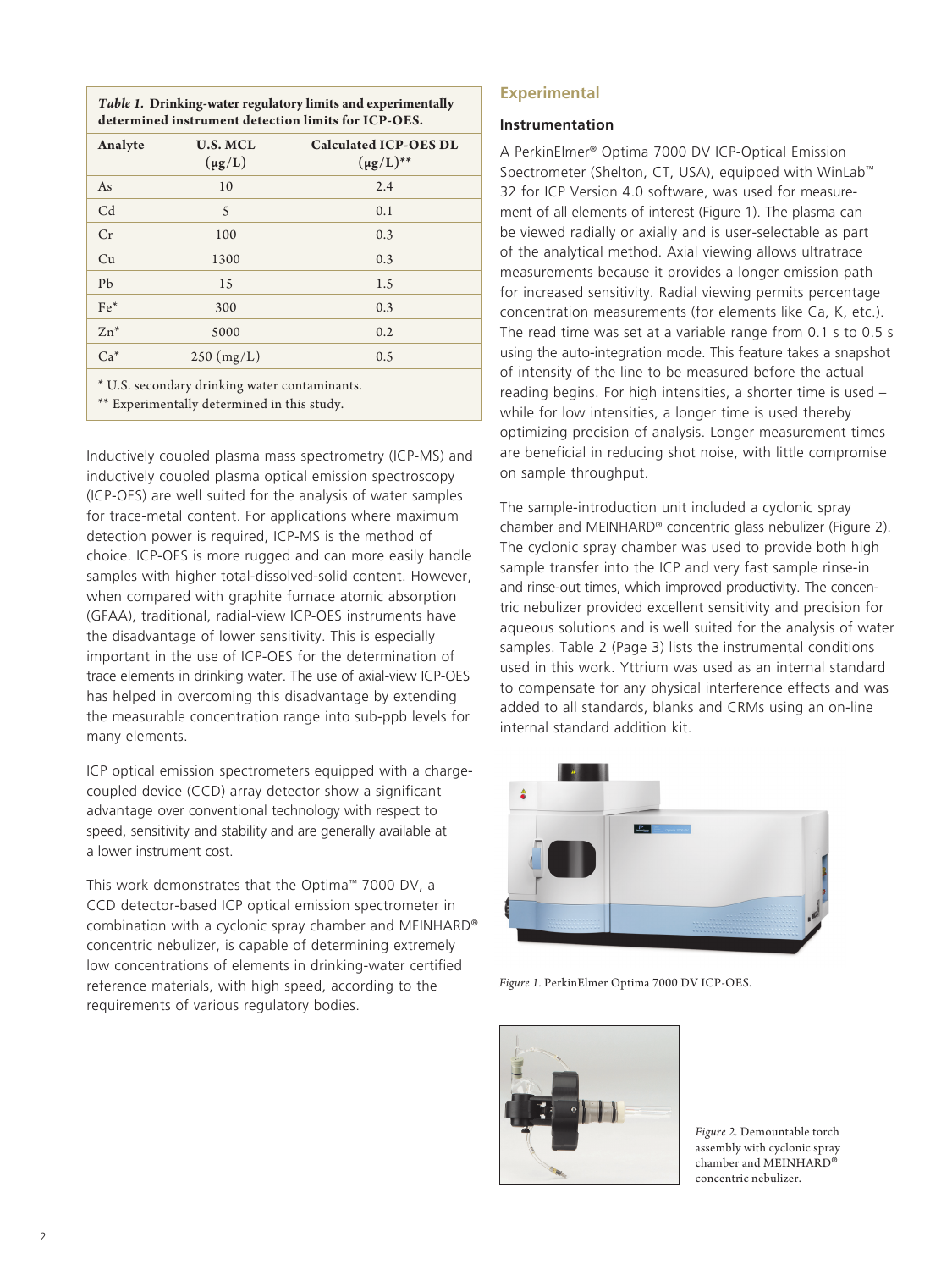| Table 2. Optimized instrumental conditions. |                       |  |
|---------------------------------------------|-----------------------|--|
| Injector:                                   | Alumina 2 mm i.d.     |  |
| Sample tubing:                              | Standard 0.76 mm i.d. |  |
| Drain tubing:                               | Standard 1.14 mm i.d. |  |
| Quartz torch:                               | Single slot           |  |
| Sample capillary:                           | PTFE 1 mm i.d.        |  |
| Sample vials:                               | Polypropylene         |  |
| Source equilibrium delay:                   | 15 sec                |  |
| Plasma aerosol type:                        | Wet                   |  |
| Nebulizer start up:                         | Instant               |  |
| RF power:                                   | 1450                  |  |
| Nebulizer flow:                             | 0.7 L/min             |  |
| Auxiliary flow:                             | $0.2$ L/min           |  |
| Plasma flow:                                | 15 L/min              |  |
| Sample pump rate:                           | $1.5$ mL/min          |  |
| Plasma viewing:                             | Axial, radial         |  |
| Processing mode:                            | Peak area             |  |
| Auto integration (min-max):                 | $0.1 - 0.5$ sec       |  |
| Replicates:                                 | $\mathfrak{2}$        |  |
| Background correction:                      | 1 or 2-point, manual  |  |

#### **Standards, Chemicals and Certified Reference Material**

PerkinElmer NIST® traceable quality control standards for ICP/AAS (N9300141, N9300281 and Spex Certiprep® Standard Lot# 36-60 AS) were used as the stock standards for preparing working standards. A total of six standards were used for calibration and were prepared from the three stock standards so that each metal ion would have three calibration points (Table 3). ASTM® Type I water (from a Millipore® filtration system, Millipore® Corporation, Billerica, Massachusetts, U.S.) acidified with suprapure nitric acid (Merck®, Germany) was used as the calibration blank and for all dilutions. After constructing the calibration curves (refer to Appendix 1 for a few selected elements) which were linear with correlation coefficients of at least 0.9999, two QC samples (one being a CCB, i.e. continuing calibration blank) were run to monitor the instrument performance and evaluate long-term stability. Working standards were prepared by serial volume/volume dilution in polypropylene vials (Sarstedt®, Germany). Micropipettes (Eppendorf®, Germany) with disposable tips were used for pipetting all solutions. NIST® certified drinking-water reference material CRM 1643e and high purity standards certified reference material for drinking water (CRM-TMDW-B) were used for validating the developed method.

| Table 3. List of wavelengths selected and standards used. |                 |                    |      |
|-----------------------------------------------------------|-----------------|--------------------|------|
| Analyte                                                   | Wavelength (nm) | Standards $(mg/L)$ |      |
| As                                                        | 188.979         | 0.100              | 1.00 |
| C <sub>d</sub>                                            | 226.502         | 0.100              | 1.00 |
| Ca                                                        | 315.887         | 6.00               | 60.0 |
| Cr                                                        | 267.716         | 0.100              | 1.00 |
| Cu                                                        | 327.393         | 0.100              | 1.00 |
| Fe                                                        | 259.939         | 5.00               | 50.0 |
| Pb                                                        | 220.353         | 0.100              | 1.00 |
| $Z_{n}$                                                   | 206.200         | 0.100              | 1.00 |

### **Results and Discussion**

Wavelength selection followed U.S. EPA Method 200.7 and ISO regulation 11885 and took into consideration, (a) the freedom from spectral interferences; (b) the different sensitivities versus expected concentration in the samples. The selected analytical wavelengths are compiled in Table 3. Note that in some cases the most sensitive line was not used in order to avoid spectral interferences. The instrument detection limits were calculated as an average, over 3 nonconsecutive days, of 3 times the standard deviation of 10 replicate analyses of a blank standard. For all of the chosen analytes, the calculated detection limits were well below those set by the regulatory agencies (Table  $1 - Page 2$ ) which ensures accurate analysis at those levels. The resolution of the system is sufficiently good to warrant undisturbed measurements for typical analysis of environmental samples. In order to safeguard against any unexpected spectral interferences, all spectra generated during an analysis run was stored for post-analysis review. In this work, observed interferences were compensated for by modifying the processing parameters (e.g. adjusting the background correction points).

In order to establish the system performance, drinking-water certified reference materials were analyzed as per the developed method and the results are presented in Tables 4 and 5 (Page 4). The validity of the calibration was monitored using the Quality Control Check section of the WinLab™ 32 for ICP software. The quality control check standards were run at selected intervals during the analysis to ensure that the instrument performance remained consistent over the length of the analysis. Table 6 (Page 4) provides the QC recoveries at the beginning and at the end of the analysis, thereby validating consistent performance.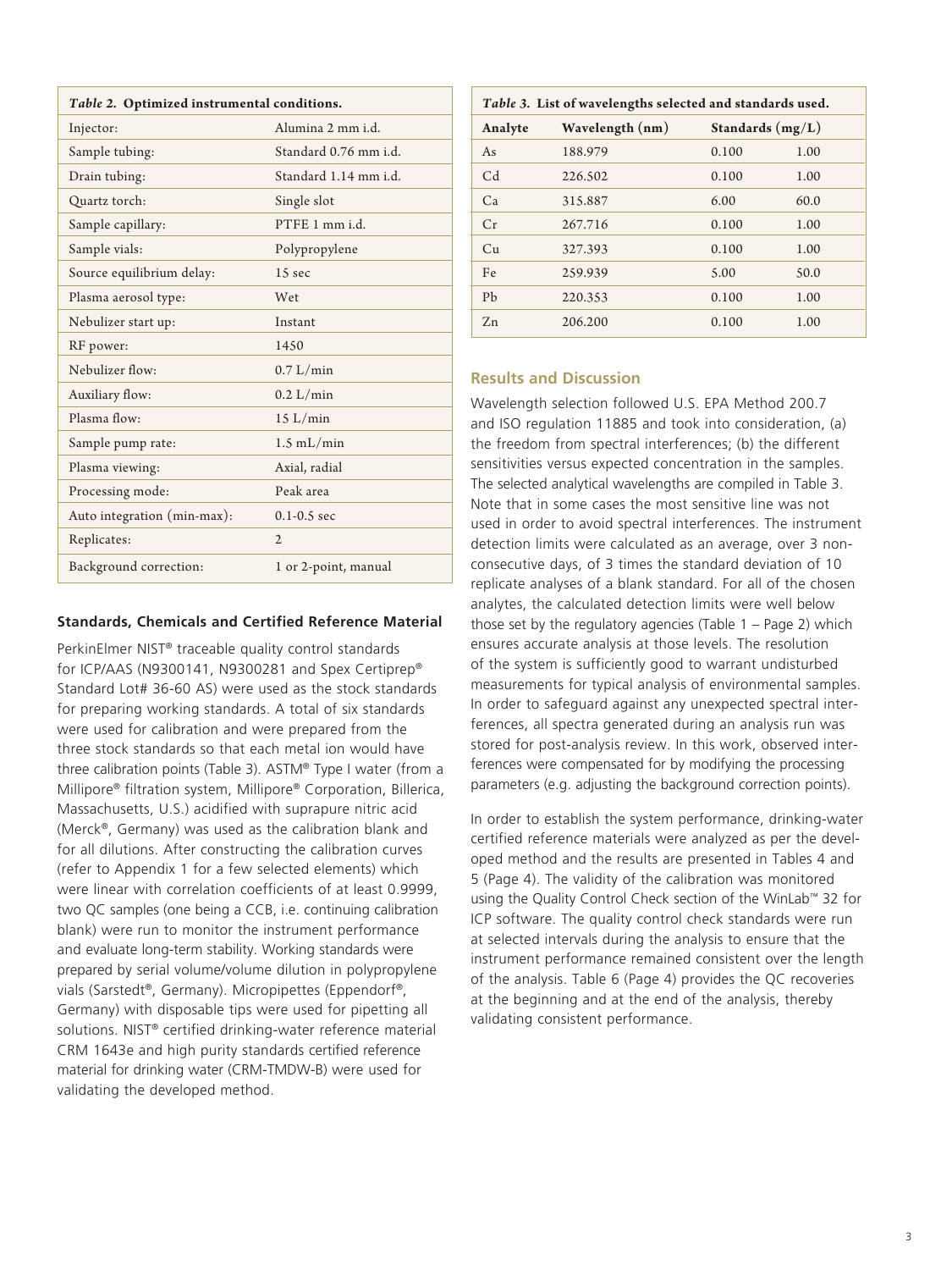| Table 4. Analysis of NIST <sup>®</sup> CRM for drinking water 1643e. |                                 |            |                                      |           |
|----------------------------------------------------------------------|---------------------------------|------------|--------------------------------------|-----------|
| Analyte                                                              | Certified<br>Values $(\mu g/L)$ |            | Optima 7000 DV<br>Values $(\mu g/L)$ |           |
| As                                                                   | 60.45                           | ±0.72      | 60.4                                 | $\pm 1.8$ |
| C <sub>d</sub>                                                       | 6.568                           | ±0.073     | 6.39                                 | ±0.12     |
| Ca                                                                   | 32300                           | ±1100      | $32600 \pm 184$                      |           |
| Cr                                                                   | 20.40                           | ±0.24      | 20.3                                 | $\pm 0.2$ |
| Cu                                                                   | 22.76                           | ±0.31      | 23.5                                 | $\pm 0.8$ |
| Fe                                                                   | 98.1                            | ±1.4       | 103                                  | ±5.0      |
| Ph                                                                   | 19.63                           | $\pm 0.21$ | 20.0                                 | $\pm 0.4$ |
| $Z_{n}$                                                              | 78.5                            | $\pm 2.2$  | 76.5                                 | $\pm 0.6$ |

*Table 5.* **Analysis of high purity standards CRM for drinking water (CRM-TMDW-B).**

| Analyte        | Certified<br>Values $(\mu g/L)$ | Optima 7000 DV<br>Values $(\mu g/L)$ |
|----------------|---------------------------------|--------------------------------------|
| As             | 10.0<br>$\pm 0.5$               | 9.60<br>$\pm 0.8$                    |
| C <sub>d</sub> | 10.0<br>$\pm 0.2$               | 9.60<br>$\pm 0.4$                    |
| Ca             | 31000<br>±160                   | 31400<br>±460                        |
| Cr             | $\pm 0.2$<br>20.0               | $\pm 0.9$<br>20.4                    |
| Cu             | 20.0<br>$\pm 0.2$               | 20.9<br>±1.1                         |
| Fe             | $\pm 0.9$<br>90.0               | $\pm$ 3.2<br>93.7                    |
| Pb             | 20.0<br>$\pm 0.2$               | $\pm 0.6$<br>20.6                    |
| $Z_{n}$        | $\pm 0.8$<br>75.0               | 74.5<br>$\pm 1.8$                    |

| Table 6. Quality control check standard recoveries. |                                     |                             |
|-----------------------------------------------------|-------------------------------------|-----------------------------|
| Analyte                                             | <b>First QC</b><br>Recovery $(\% )$ | Last QC<br>Recovery $(\% )$ |
| As                                                  | 101                                 | 102                         |
| C <sub>d</sub>                                      | 99.7                                | 103                         |
| Ca                                                  | 98.3                                | 101                         |
| Cr                                                  | 99.7                                | 101                         |
| Cu                                                  | 99.8                                | 99.0                        |
| Fe                                                  | 101                                 | 101                         |
| Pb                                                  | 99.0                                | 102                         |
| $Z_{n}$                                             | 98.8                                | 103                         |

# **Conclusion**

Contaminant elements in drinking water were successfully determined at very low levels by using the Optima 7000 DV ICP optical emission spectrometer equipped with a MEINHARD® concentric nebulizer and cyclonic spray chamber. The Optima 7000 DV used in this study has the capabilities to analyze environmental samples with good accuracy, precision, analysis speed and robustness and hence fulfills the requirements normally set for the analysis of water samples. Long-term stability (evident from QC recoveries over a period of more than 6 hours) ensures that the calibration will be monitored during the analysis run, requiring fewer QC actions and possible reruns. With 10 elements taking only 80 seconds for two replicates, the analysis speed is more than adequate for measuring the drinking-water certified reference materials used in this study. This excludes the sample wash in/out times, which may add another 60-90 seconds to the analysis time, depending upon the sample matrix. Including a time of 60 seconds for sample wash in and out, approximately 200 samples can be analyzed over a period of 8 hours.

# **References**

- 1. U.S. EPA Method 200.7: "Determination of metals and trace elements in water and wastes by Inductively Coupled Plasma Optical Emission Spectrometry", Cincinnati, Ohio, U.S.
- 2. ISO 11885: "Water Quality-Determination of 33 Elements by Inductively Coupled Plasma Optical Emission Spectrometry".
- 3. PerkinElmer Application Library for ICP-OES.